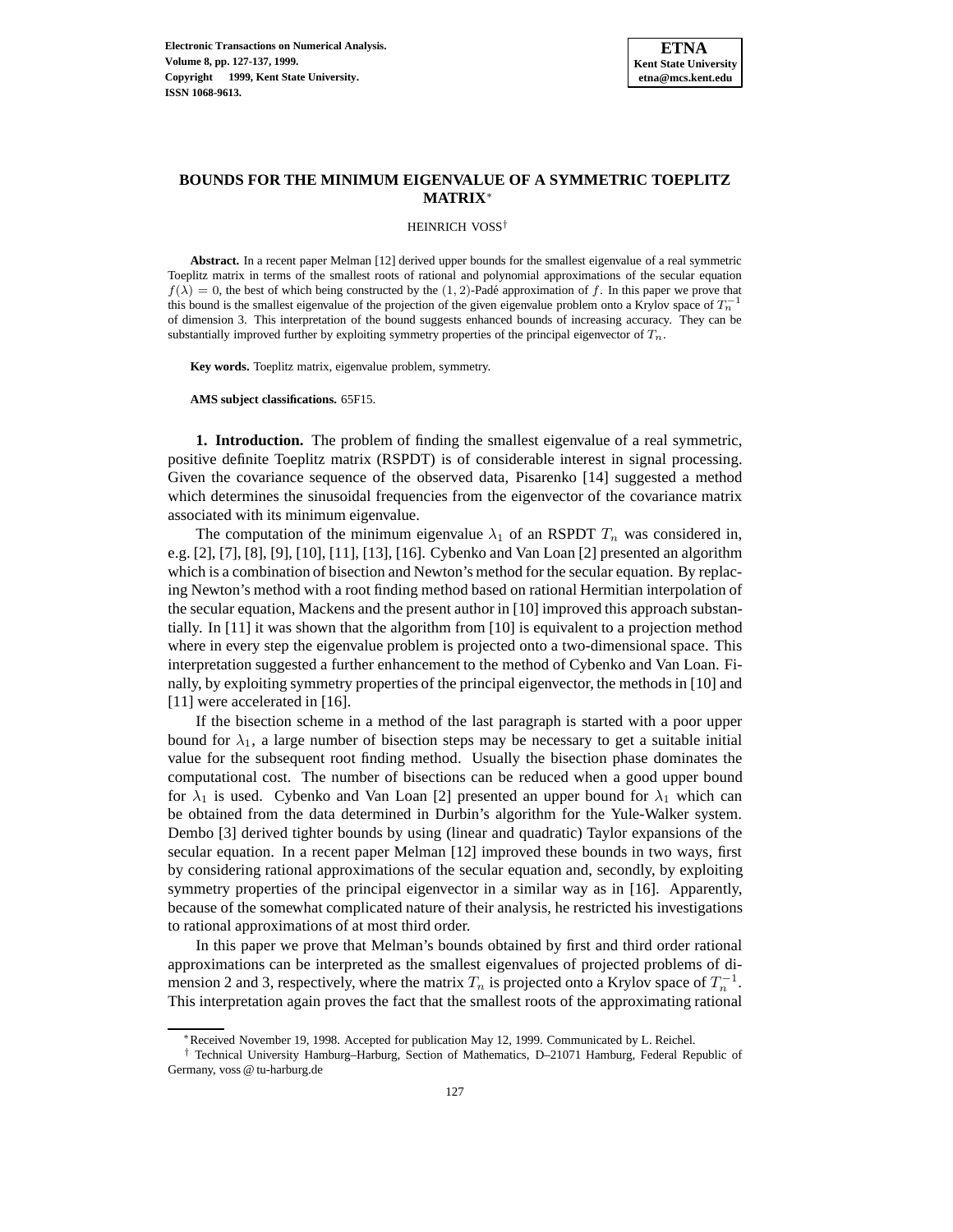functions are upper bounds of the smallest eigenvalue, avoiding the somewhat complicated analysis of the rational functions. Moreover, it suggests a method to obtain improved bounds in a systematic way by increasing the dimension of the Krylov space.

The paper is organized as follows. In Section 2 we briefly sketch the approaches of Dembo and Melman and prove that Melman's bounds can be obtained from a projected eigenproblem. In Section 3 we consider secular equations characterizing the smallest odd and even eigenvalue of  $T_n$  and take advantage of symmetry properties of the principal eigenvector to improve the eigenvalue bounds. Finally, in Section 4 we present numerical results.

## **2. Rational approximation and projection.** Let

$$
T_n = (t_{|i-j|})_{i,j=1,...,n} \in \mathbb{R}^{(n,n)}
$$

be a real and symmetric Toeplitz matrix. We denote by  $T_j \in \mathbb{R}^{(j,j)}$  its j-th principal submatrix, and by t the vector  $t = (t_1, \ldots, t_{n-1})^T$ . If  $\lambda_1^{(j)} \leq \lambda_2^{(j)} \leq \ldots \leq \lambda_j^{(j)}$  are the eigenvalues of  $T_j$  then the interlacing property  $\lambda_{j-1}^{(k)} \leq \lambda_{j-1}^{(k-1)} \leq \lambda_j^{(k)}$ ,  $2 \leq j \leq k \leq n$ , holds.<br>We briefly sketch the approaches of Dembo and Melman. To this end we additionally

assume that  $T_n$  is positive definite. If  $\lambda$  is not in the spectrum of  $T_{n-1}$  then block Gauss elimination of the variables  $x_2, \ldots, x_n$  of the system

$$
\begin{pmatrix} t_0 - \lambda & t^T \\ t & T_{n-1} - \lambda I \end{pmatrix} x = 0
$$

that characterizes the eigenvalues of  $T_n$  yields

$$
(t_0 - \lambda - t^T (T_{n-1} - \lambda I)^{-1} t) x_1 = 0.
$$

We assume that  $\lambda_1^{(n)} < \lambda_1^{(n-1)}$ . Then  $x_1 \neq 0$ , and  $\lambda_1^{(n)}$  is the smallest positive root of the secular equation secular equation

(2.1) 
$$
f(\lambda) := -t_0 + \lambda + t^T (T_{n-1} - \lambda I)^{-1} t = 0,
$$

which may be rewritten in modal coordinates as

(2.2) 
$$
f(\lambda) = -t_0 + \lambda + \sum_{j=1}^{n-1} \frac{(t^T v^j)^2}{\lambda_j^{(n-1)} - \lambda} = 0,
$$

where  $v^j$  denotes the eigenvector of  $T_{n-1}$  corresponding to  $\lambda_j^{(n-1)}$ 

From

$$
f(0) = -t_0 + t^T T_{n-1}^{-1} t = -(1, -t^T T_{n-1}^{-1}) \begin{pmatrix} t_0 & t^T \\ t & T_{n-1} \end{pmatrix} \begin{pmatrix} 1 \\ -T_{n-1}^{-1} t \end{pmatrix} < 0
$$

and  $f^{(j)}(\lambda) > 0$  for every  $j \in \mathbb{N}$  and every  $\lambda \in [0, \lambda_1^{(n-1)})$ , it follows that the Taylor polynomial  $p_j$  of degree  $j$  such that  $f^{(k)}(0) = p_j^{(k)}(0)$ ,  $k = 0, 1, ..., j$ , satisfies

$$
f(\lambda) \ge p_j(\lambda)
$$
 for every  $\lambda < \lambda_1^{(n-1)}$  and  $p_j(\lambda) \le p_{j+1}(\lambda)$  for every  $\lambda \ge 0$ .

Hence, the smallest positive root  $\mu_j$  of  $p_j$  is an upper bound of  $\lambda_1^{(n)}$  and  $\mu_{j+1} \le \mu_j$ . For  $j = 1$  and  $j = 2$  these upper bounds were presented by Dembo [3]. For  $j = 3$  these results are discussed by Melman [12].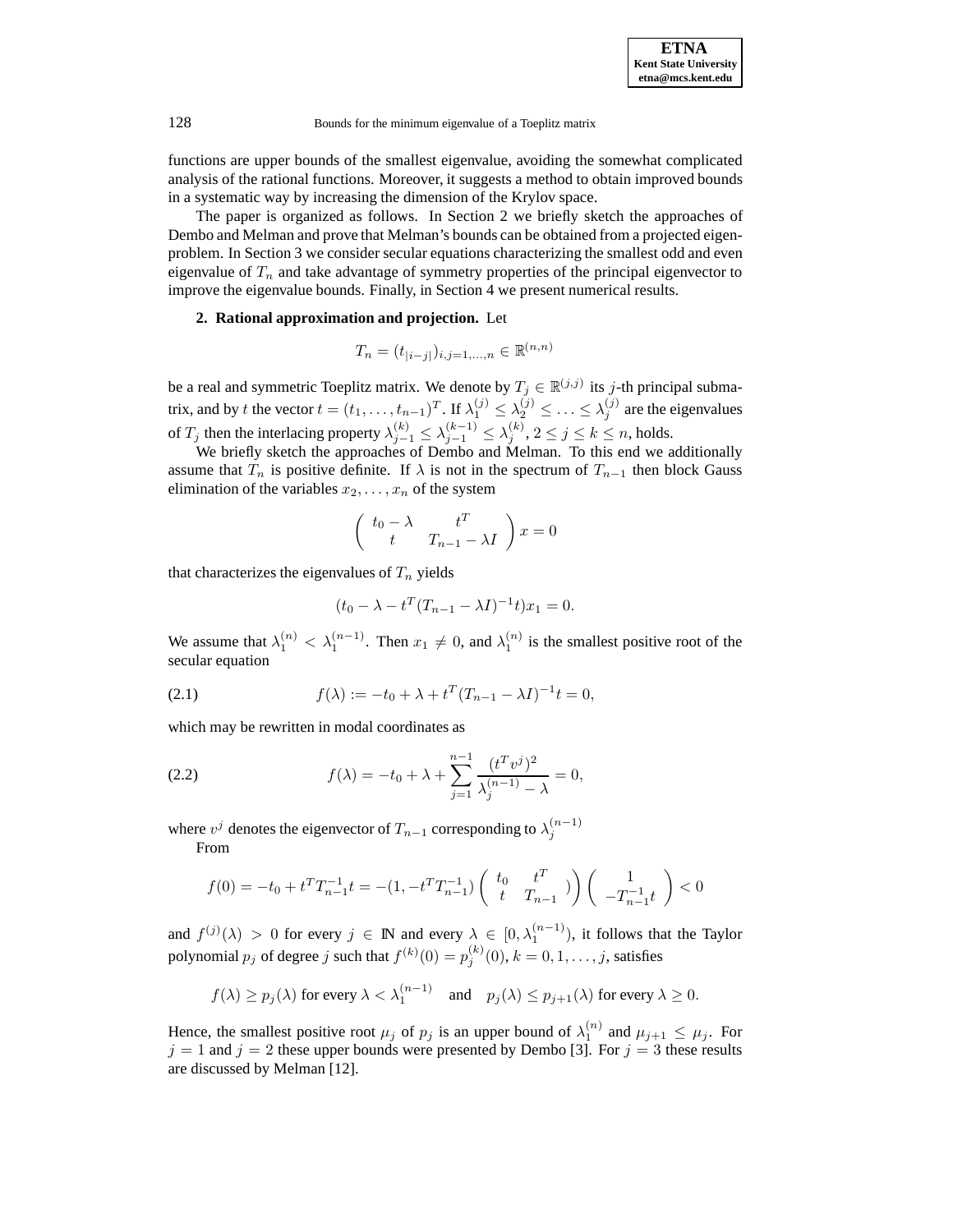Improved bounds were obtained by Melman [12] by approximating the secular equation by rational functions. The idea of a rational approximation of the secular equation is not new. Dongarra and Sorensen [4] used it in a parallel divide and conquer method for symmetric eigenvalue problems, while in [10] it was used in an algorithm for computing the smallest eigenvalue of a Toeplitz matrix.

Melman considered rational approximations

$$
r_j(\lambda) = -t_0 + \lambda + \rho_j(\lambda)
$$

of f where

$$
\rho_1(\lambda) := \frac{a}{b - \lambda}, \quad \rho_2(\lambda) := a + \frac{b}{c - \lambda}, \quad \rho_3(\lambda) := \frac{a}{b - \lambda} + \frac{c}{d - \lambda},
$$

and the parameters  $a, b, c, d$  are determined such that

$$
(2.3) \qquad \rho_j^{(k)}(0) = \frac{d^k}{d\lambda^k} t^T (T_{n-1} - \lambda I)^{-1} t \Big|_{\lambda=0} = k! \, t^T T_{n-1}^{-(k+1)} t, \ k = 0, 1, \dots, j.
$$

Thus  $\rho_1$ ,  $\rho_2$  and  $\rho_3$ , respectively, are the  $(0, 1)$ -,  $(1, 1)$ - and  $(1, 2)$ -Padé approximations of  $\phi(\lambda) := t^T (T_{n-1} - \lambda I)^{-1} t$  (cf. Braess [1])

For the rational approximations  $r_i$  it holds that (cf. Melman [12], Theorem 4.1)

$$
r_1(\lambda) \le r_2(\lambda) \le r_3(\lambda) \le f(\lambda)
$$
 for  $\lambda < \lambda_1^{(n-1)}$ ,

and with the arguments from Melman one can infer that for  $j = 2$  and  $j = 3$  the inequality  $r_{i-1}(\lambda) \leq r_i(\lambda)$  even holds for every  $\lambda$  less than the smallest pole of  $r_i$ . Hence, if  $\mu_i$  denotes the smallest positive root of  $r_i(\lambda)=0$  then

$$
\lambda_1^{(n)} \le \mu_3 \le \mu_2 \le \mu_1.
$$

The rational approximations  $r_1(\lambda)$  and  $r_3(\lambda)$  to  $f(\lambda)$  are of the form of a secular equation of an eigenvalue problem of dimensions 2 and 3, respectively. Hence, there is some evidence that the roots of  $r_1$  and  $r_3$  are eigenvalues of projected eigenproblems. In the following we prove that this conjecture actually holds true. Notice that our approach does not presume that the matrix  $T_n$  is positive definite.

LEMMA 2.1. Let  $T_n$  be a real symmetric Toeplitz matrix such that 0 is not in the<br>trum of  $T$  and  $T$  and  $T$  and  $e^1$   $:=$   $(1 \ 0 \ 0)^T \in \mathbb{R}^n$  and denote by  $V_e$   $:=$ spectrum of  $T_n$  and  $T_{n-1}$ . Let  $e^1 := (1, 0, \ldots, 0)^T \in \mathbb{R}^n$ , and denote by  $V_\ell := span\{e^1, T_n^{-1}e^1, \ldots, T_n^{-\ell}e^1\}$  the Krylov space of  $T_n^{-1}$  corresponding to the initial vector e<sup>1</sup>*. Then*

$$
(2.4) \qquad \left\{ e^1, \left( \begin{array}{c} 0 \\ T_{n-1}^{-1}t \end{array} \right), \dots, \left( \begin{array}{c} 0 \\ T_{n-1}^{-\ell}t \end{array} \right) \right\}
$$

*is a basis of*  $V_\ell$ *, and the projected eigenproblem of*  $T_n x = \lambda x$  *onto*  $V_\ell$  *can be written as* 

(2.5) 
$$
\tilde{B}y := \begin{pmatrix} t_0 & s^T \\ s & B \end{pmatrix} y = \lambda \begin{pmatrix} 1 & 0^T \\ 0 & C \end{pmatrix} y =: \tilde{C}y,
$$

*where*

$$
B=\left(\begin{array}{ccc} \mu_1 & \ldots & \mu_\ell \\ \vdots & \ldots & \vdots \\ \mu_\ell & \ldots & \mu_{2\ell-1} \end{array}\right),\ C=\left(\begin{array}{ccc} \mu_2 & \ldots & \mu_{\ell+1} \\ \vdots & \ldots & \vdots \\ \mu_{\ell+1} & \ldots & \mu_{2\ell} \end{array}\right),\ s=\left(\begin{array}{c} \mu_1 \\ \vdots \\ \mu_\ell \end{array}\right),
$$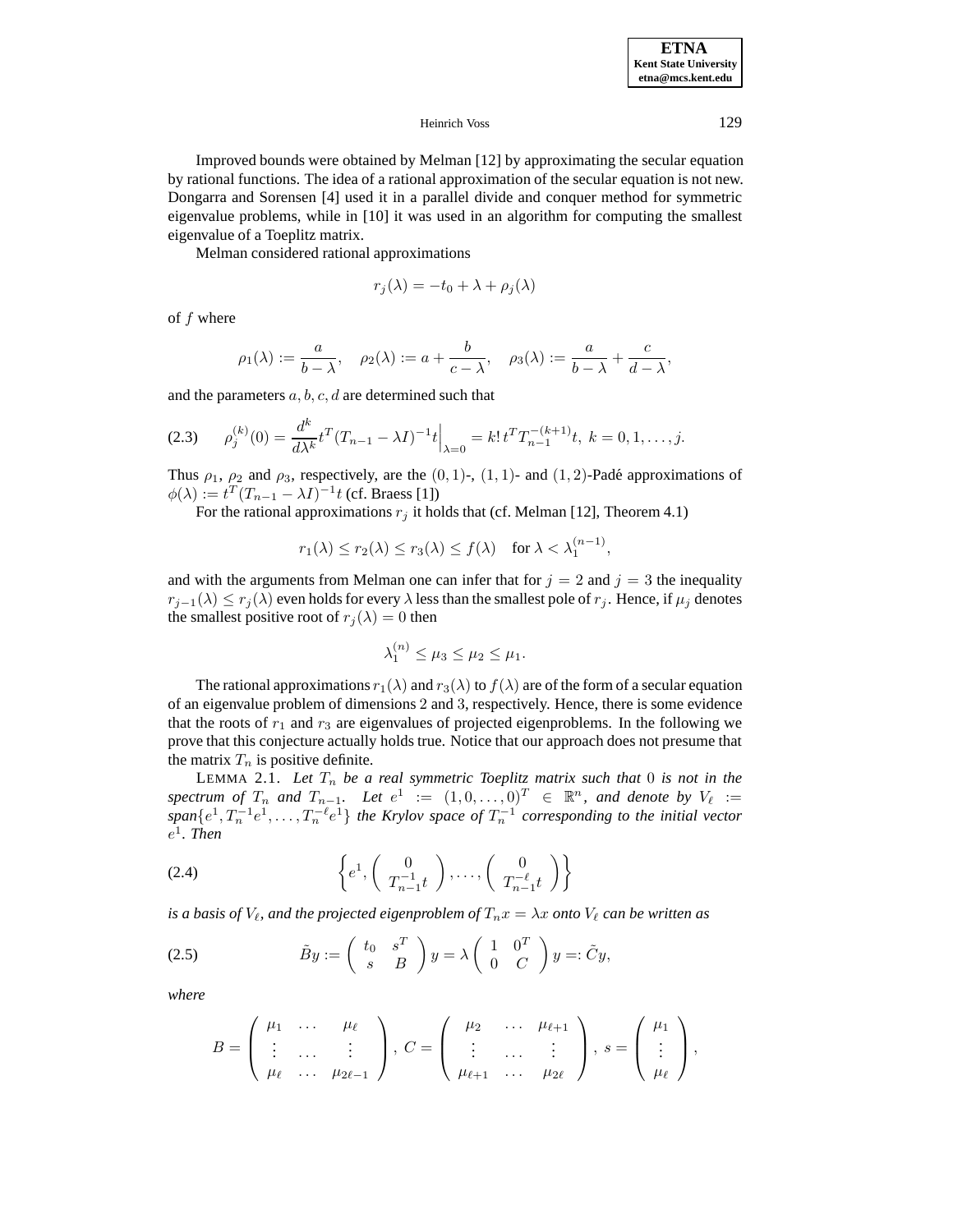*and where*

(2.6) 
$$
\mu_j = t^T T_{n-1}^{-j} t.
$$

*Proof.* For  $\ell = 0$  the lemma is trivial. Since

$$
T_n^{-1}e^1 = \left(\begin{array}{c} \alpha \\ v \end{array}\right) \iff \left\{\begin{array}{c} \alpha t_0 + t^T v = 1 \\ \alpha t + T_{n-1} v = 0 \end{array}\right.
$$

for  $\ell = 1$  a basis of  $V_1$  is given in (2.4).

Assume that (2.4) defines a basis of  $V_\ell$  for some  $\ell \in \mathbb{N}$ , then  $T_n^{-\ell} e^1$  may be represented as

$$
T_n^{-\ell}e^1 = \begin{pmatrix} \beta \\ T_{n-1}^{-1}z \end{pmatrix}, \ z = \sum_{j=0}^{\ell-1} \gamma_j T_{n-1}^{-j}t.
$$

Hence

$$
T_n^{-\ell-1}e^1 = T_n^{-1}\left(\begin{array}{c} \beta \\ T_{n-1}^{-1}z \end{array}\right) = \beta T_n^{-1}e^1 + T_n^{-1}\left(\begin{array}{c} 0 \\ T_{n-1}^{-1}z \end{array}\right) =: \beta T_n^{-1}e^1 + \left(\begin{array}{c} \delta \\ w \end{array}\right),
$$

where

$$
\begin{pmatrix} t_0 & t^T \\ t & T_{n-1} \end{pmatrix} \begin{pmatrix} \delta \\ w \end{pmatrix} = \begin{pmatrix} 0 \\ T_{n-1}^{-1}z \end{pmatrix} \iff \begin{cases} \delta t_0 + t^T w = 0 \\ \delta t + T_{n-1} w = T_{n-1}^{-1} z \end{cases}.
$$

The second equation is equivalent to

$$
w = T_{n-1}^{-2}z - \delta T_{n-1}^{-1}t = \sum_{j=0}^{\ell-1} \gamma_j T_{n-1}^{-j-2}t - \delta T_{n-1}^{-1}t \in \text{ span}\{T_{n-1}^{-1}t, \dots, T_{n-1}^{-\ell-1}t\},
$$

and (2.4) defines a basis of  $V_{\ell+1}$  for  $\ell + 1$ .

Using the basis of  $V_\ell$  in (2.4) it is easily seen that equation (2.5) is the matrix representation of the projection of the eigenvalue problem  $T_n x = \lambda x$  onto the Krylov space  $V_\ell$ .

LEMMA 2.2. Let  $B, C, s, \tilde{B}$  and  $\tilde{C}$  be defined as in Lemma 2.1. Then the eigenvalues of *the projected problem*  $\dot{B}y = \lambda \dot{C}y$  *which are not in the spectrum of the subpencil*  $Bw = \lambda Cw$ *are the roots of the secular equation*

(2.7) 
$$
g_{\ell}(\lambda) := -t_0 + \lambda + s^T (B - \lambda C)^{-1} s.
$$

*For*  $F := (T_{n-1}^{-1}t, \ldots, T_{n-1}^{-\ell}t)$  *the secular equation can be rewritten as* 

(2.8) 
$$
g_{\ell}(\lambda) = -t_0 + \lambda + t^T F(F^T(T_{n-1} - \lambda I)F)^{-1} F^T t.
$$

*Proof.* The secular equation in (2.7) is obtained in the same way as the secular equation  $f(\lambda)=0$  of  $T_nx = \lambda x$  at the beginning of this section by block Gauss elimination. The representation (2.8) is obtained from  $B = F^T T_{n-1} F$ ,  $C = F^T F$  and  $s = F^T t$ .  $\Box$ 

LEMMA 2.3. *Let* B, C, s *be defined in Lemma 2.1, and let*

$$
\sigma_{\ell}(\lambda) = s^T (B - \lambda C)^{-1} s.
$$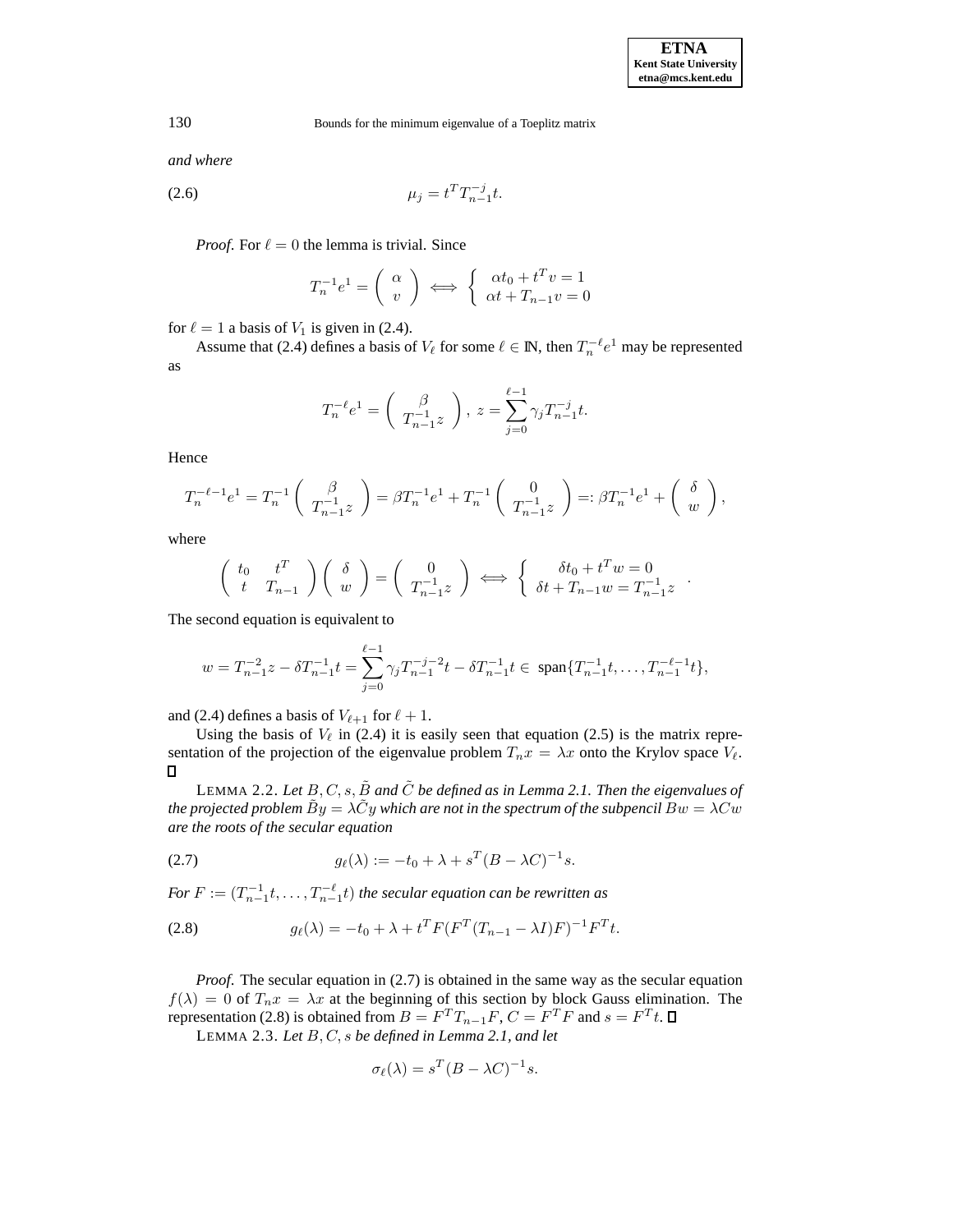# *Then the k-th derivative of*  $\sigma_{\ell}$  *is given by*

(2.9) 
$$
\sigma_{\ell}^{(k)}(\lambda) = k! t^T (F(F^T(T_{n-1} - \lambda I)F)^{-1} F^T)^{k+1} t, \ k \ge 0.
$$

*Proof*. Let

$$
G(\lambda) := (F^T (T_{n-1} - \lambda I) F)^{-1}.
$$

Then

(2.10) 
$$
\frac{d}{d\lambda}G(\lambda) = G(\lambda)F^{T}FG(\lambda),
$$

yields

$$
\sigma'_{\ell}(\lambda) = t^T F G'(\lambda) F^T t \n= t^T F (F^T (T_{n-1} - \lambda I) F)^{-1} F^T F (F^T (T_{n-1} - \lambda I) F)^{-1} F^T t \n= t^T (F (F^T (T_{n-1} - \lambda I) F)^{-1} F^T)^2 t,
$$

i.e., equation (2.9) for  $k = 1$ .

Assume that equation (2.9) holds for some  $k \in \mathbb{N}$ . Then it follows from equation (2.10)

$$
\sigma_{\ell}^{(k+1)}(\lambda) = k! \, t^T \frac{d}{d\lambda} \{ (F(F^T(T_{n-1} - \lambda I)F)^{-1} F^T)^{k+1} \} t
$$
\n
$$
= (k+1)! \, t^T (F(F^T(T_{n-1} - \lambda I)F)^{-1} F^T)^k \frac{d}{d\lambda} (F(F^T(T_{n-1} - \lambda I)F)^{-1} F^T) t
$$
\n
$$
= (k+1)! \, t^T (F(F^T(T_{n-1} - \lambda I)F)^{-1} F^T)^k F \frac{d}{d\lambda} G(\lambda) F^T t
$$
\n
$$
= (k+1)! \, t^T (F(F^T(T_{n-1} - \lambda I)F)^{-1} F^T)^k F G(\lambda) F^T F G(\lambda) F^T t
$$
\n
$$
= (k+1)! \, t^T (F(F^T(T_{n-1} - \lambda I)F)^{-1} F^T)^{k+2} t,
$$

which completes the proof.

LEMMA 2.4. *Let*  $F := (T_{n-1}^{-1}t, \ldots, T_{n-1}^{-\ell}t)$ *. Then it holds that* 

(2.11) 
$$
(F(F^TT_{n-1}F)^{-1}F^T)^k t = T_{n-1}^{-k}t \text{ for } k = 0, 1, ..., \ell,
$$

*and*

(2.12) 
$$
t^T (F (F^T T_{n-1} F)^{-1} F^T)^k t = t^T T_{n-1}^{-k} t \text{ for } k = 0, 1, ..., 2\ell.
$$

*Proof.* For  $k = 0$  the statement  $(2.11)$  is trivial. Let

$$
H := F(F^T T_{n-1} F)^{-1} F T_{n-1}.
$$

Then for every  $x \in \text{span } F, x := Fy, y \in \mathbb{R}^{\ell}$ ,

$$
Hx = F(F^{T}T_{n-1}F)^{-1}F^{T}T_{n-1}Fy = Fy = x,
$$

and  $T_{n-1}^{-1}t \in \text{span } F$  yields

$$
F(F^T T_{n-1} F)^{-1} F^T t = H T_{n-1}^{-1} t = T_{n-1}^{-1} t,
$$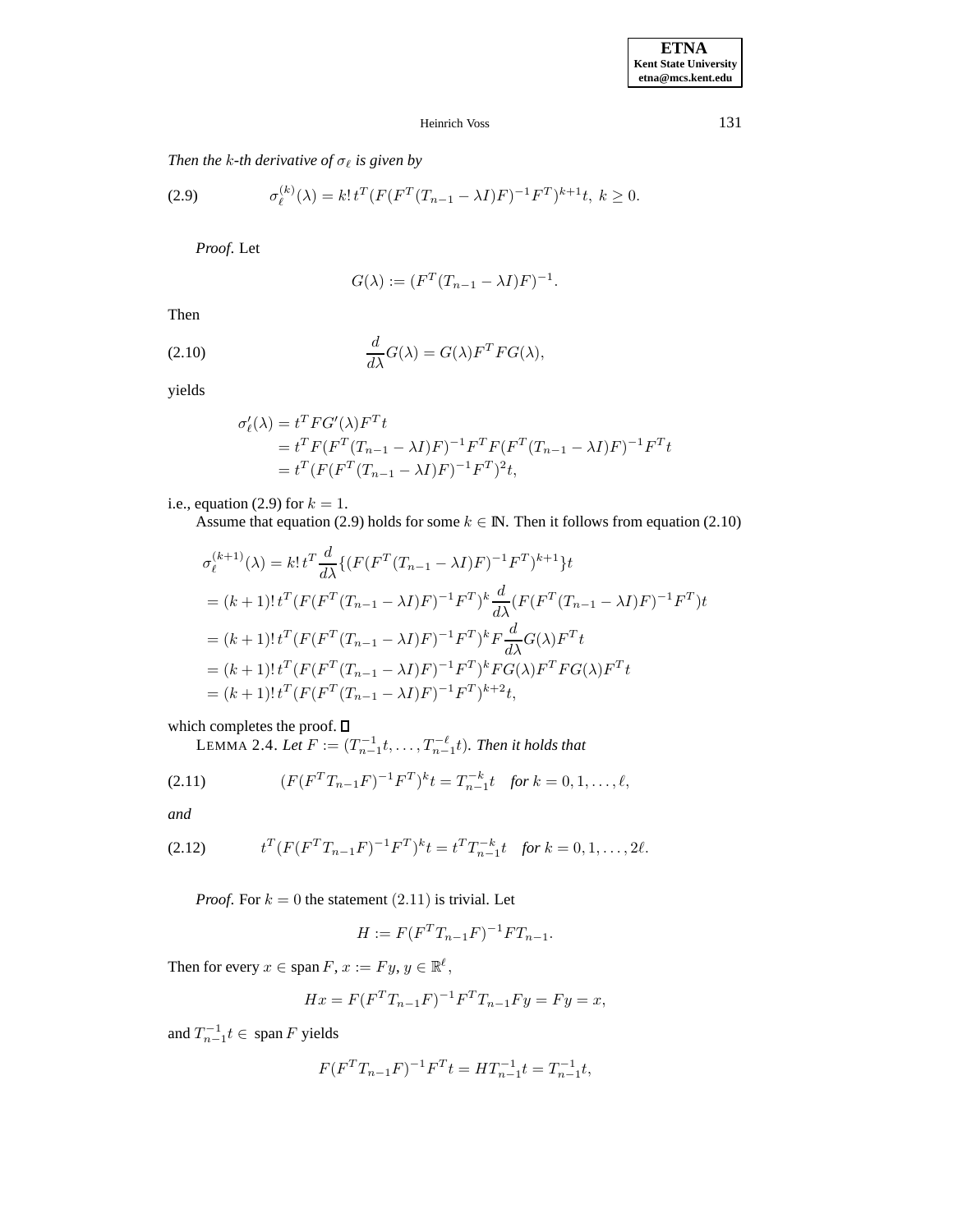# i.e., equation (2.11) for  $k = 1$ .

If equation (2.11) holds for some  $k < \ell$  then it follows from  $T_{n-1}^{-(k+1)} t \in \text{span}F$  that

$$
(F(F^TT_{n-1}F)^{-1}F^T)^{k+1}t = (F(F^TT_{n-1}F)^{-1}F^T)(F(F^TT_{n-1}F)^{-1}F^T)^{k}t
$$
  

$$
= (F(F^TT_{n-1}F)^{-1}F^T)T_{n-1}^{-k}t
$$
  

$$
= (F(F^TT_{n-1}F)^{-1}F^T)T_{n-1}T_{n-1}^{-(k+1)}t
$$
  

$$
= HT_{n-1}^{-(k+1)}t = T_{n-1}^{-(k+1)}t,
$$

which proves equation (2.11).

Equation (2.12) follows immediately from equation (2.11) for  $k = 0, 1, \ldots, \ell$ . For  $\ell <$  $k \leq 2\ell$  it is obtained from

$$
t^T (F(F^T T_{n-1} F)^{-1} F^T)^k t = ((F(F^T T_{n-1} F)^{-1} F^T)^{\ell} t)^T ((F(F^T T_{n-1} F)^{-1} F^T)^{k-\ell} t)
$$
  
= 
$$
(T_{n-1}^{-\ell} t)^T (T_{n-1}^{-(k-\ell)} t) = t^T T^{-k} t.
$$

We are now ready to prove our main result.

THEOREM 2.5. Let  $T_n$  be a real symmetric Toeplitz matrix such that  $T_n$  and  $T_{n-1}$  are *nonsingular. Let the matrices* B *and* C *be defined in Lemma 2.1, and let*

$$
g_{\ell}(\lambda) = -t_0 + \lambda + s^T (B - \lambda C)^{-1} s =: -t_0 + \lambda + \sigma_{\ell}(\lambda)
$$

*be the secular equation of the projected eigenproblem (2.5) considered in Lemma 2.1. Then*  $\sigma_{\ell}(\lambda)$  *is the*  $(\ell - 1, \ell)$ *-Padé approximation of the rational function* 

$$
\phi(\lambda) = t^T (T_{n-1} - \lambda I)^{-1} t.
$$

*Conversely, if*  $\tau_{\ell}(\lambda)$  *denotes the*  $(\ell - 1, \ell)$ *-Padé approximation of*  $\phi(\lambda)$  *and*  $\mu_1^{(\ell)} \leq \mu_2^{(\ell)} \leq \ldots$ <br>*are the roots of the rational function*  $\lambda \mapsto -t_2 + \lambda + \tau_2(\lambda)$  *ordered by magnitude then are the roots of the rational function*  $\lambda \mapsto -t_0 + \lambda + \tau_\ell(\lambda)$  *ordered by magnitude, then* 

$$
\lambda_j^{(n)} \le \mu_j^{(\ell+1)} \le \mu_j^{(\ell)}
$$

*for every*  $\ell < n$  *and*  $j \in \{1, ..., \ell + 1\}$ *.* 

*Proof.* Using modal coordinates of the pencil  $Bw = \lambda Cw$  the rational function  $\sigma_{\ell}(\lambda)$ may be rewritten as

$$
\sigma_{\ell}(\lambda) = \sum_{j=1}^{\ell} \frac{\beta_j^2}{\kappa_j - \lambda},
$$

where  $\kappa_j$  denotes the eigenvalues of this pencil. Hence  $\sigma_\ell$  is a rational function where the degree of the numerator and denominator is not greater than  $\ell - 1$  and  $\ell$ , respectively.

From Lemma 2.3 and Lemma 2.4 it follows that

$$
\sigma_{\ell}^{(k)}(0) = k! \, t^T (F (F^T T_{n-1} F)^{-1} F^T)^{k+1} t = k! \, t^T T_{n-1}^{-(k+1)} t = \phi^{(k)}(0)
$$

for every  $k = 0, 1, \ldots, 2\ell - 1$ . Hence  $\sigma_{\ell}$  is the  $(\ell - 1, \ell)$ -Padé approximation of  $\phi$ .

From the uniqueness of the Padé approximation it follows that  $\tau_{\ell} = \sigma_{\ell}$ . Hence  $\mu_1^{(\ell)} \le$  $\mu_2^{(\ell)} \leq \ldots$  are the eigenvalues of the projection of problem  $T_n x = \lambda x$  onto  $V_\ell$ , and (2.13) follows from the minimax principle  $\Box$ follows from the minimax principle.  $\square$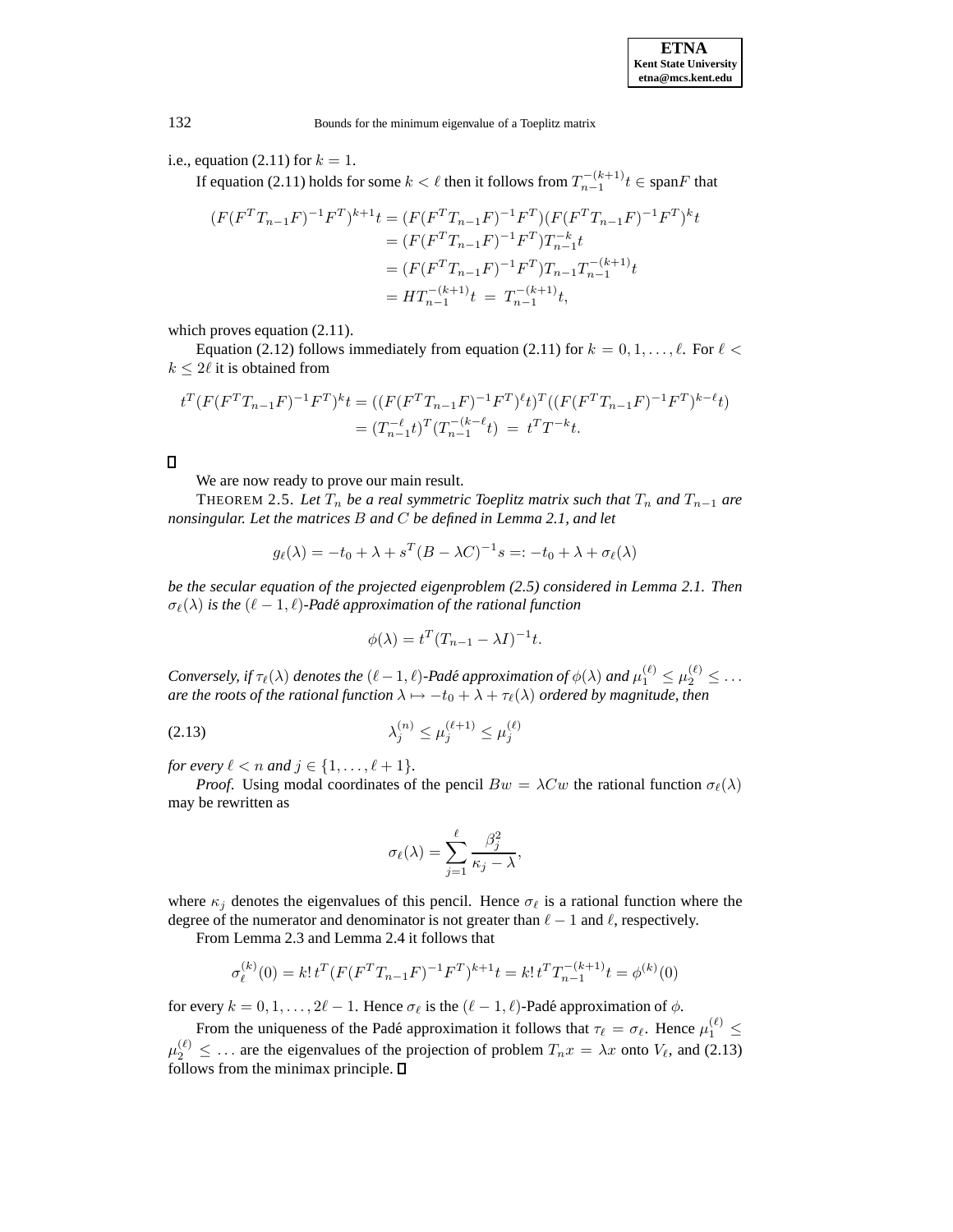Some remarks are in order:

1. The rational functions  $\rho_1$  and  $\rho_3$  constructed by Melman [12] coincide with  $\sigma_1$  and  $\sigma_2$ , respectively. Hence, Theorem 2.5 contains the bounds of Melman. Moreover it provides a method to compute these bounds which is much more transparent than the approach of Melman.

2. Obviously the considerations above apply to every shifted problem  $T_n - \kappa I$  such that  $\kappa$  is not in the spectra of  $T_n$  and  $T_{n-1}$ . Notice that the analysis of Melman [12] is only valid if  $\kappa$  is a lower bound of  $\lambda_1^{(n)}$ .

3. In the same way lower bounds of the maximum eigenvalue of  $T_n$  can be determined. These generalize the corresponding results by Melman [12] where we do not need an upper bound of the largest eigenvalue of  $T_n$ .

**3. Exploiting symmetry of the principal eigenvector.** If  $T_n \in \mathbb{R}^{(n,n)}$  is a real and symmetric Toeplitz matrix and  $E_n$  denotes the *n*-dimensional flipmatrix with ones in its secondary diagonal and zeros elsewhere, then  $E_n^2 = I$  and  $T_n = E_n T_n E_n$ . Hence  $T_n x = \lambda x$  if and only if

$$
T_n(E_n x) = E_n T_n E_n^2 x = \lambda E_n x,
$$

and x is an eigenvector of  $T_n$  if and only if  $E_n x$  is. If  $\lambda$  is a simple eigenvalue of  $T_n$  then from  $||x||_2 = ||E_n x||_2$  we obtain  $x = E_n x$  or  $x = -E_n x$ . We say that an eigenvector x is symmetric and the corresponding eigenvalue  $\lambda$  is even if  $x = E_n x$ , and x is called skewsymmetric and  $\lambda$  is odd if  $x = -E_n x$ .

One disadvantage of the projection scheme in Section 2 is that it does not reflect the symmetry properties of the principal eigenvector. In this section we present a variant which takes advantage of the symmetry of the eigenvector and which essentially is of equal cost to the method considered in Section 2.

To take into account the symmetry properties of the eigenvector we eliminate the variables  $x_2, \ldots, x_{n-1}$  from the system

(3.1) 
$$
\begin{pmatrix} t_0 - \lambda & \tilde{t}^T & t_{n-1} \\ \tilde{t} & T_{n-2} - \lambda I & E_{n-2}\tilde{t} \\ t_{n-1} & \tilde{t}^T E_{n-2} & t_0 - \lambda \end{pmatrix} x = 0,
$$

where  $\tilde{t} = (t_1, \ldots, t_{n-2})^T$ .<br>Then every eigenvalue

Then every eigenvalue  $\lambda$  of  $T_n$  which is not in the spectrum of  $T_{n-2}$  is an eigenvalue of the two-dimensional nonlinear eigenvalue problem

$$
\begin{pmatrix} t_0 - \lambda - \tilde{t}^T (T_{n-2} - \lambda I)^{-1} \tilde{t} & t_{n-1} - \tilde{t}^T (T_{n-2} - \lambda I)^{-1} E_{n-2} \tilde{t} \\ t_{n-1} - \tilde{t}^T E_{n-2} (T_{n-2} - \lambda I)^{-1} \tilde{t} & t_0 - \lambda - \tilde{t}^T (T_{n-2} - \lambda I)^{-1} \tilde{t} \end{pmatrix} \begin{pmatrix} x_1 \\ x_n \end{pmatrix} = 0.
$$

Moreover, if  $\lambda$  is an even eigenvalue of  $T_n$ , then  $(1, 1)^T$  is the corresponding eigenvector of the nonlinear problem, and if  $\lambda$  is an odd eigenvalue of  $T_n$  then  $(1, -1)^T$  is the corresponding eigenvector of the nonlinear problem.

Hence, if the smallest eigenvalue  $\lambda_1^{(n)}$  is even, then it is the smallest root of the rational function

(3.2) 
$$
f_{+}(\lambda) := -t_{0} - t_{n-1} + \lambda + \tilde{t}^{T} (T_{n-2} - \lambda I)^{-1} (\tilde{t} + E_{n-2} \tilde{t}),
$$

and if  $\lambda_1^{(n)}$  is an odd eigenvalue of  $T_n$  then it is the smallest root of

(3.3) 
$$
f_{-}(\lambda) := -t_0 + t_{n-1} + \lambda + \tilde{t}^{T} (T_{n-2} - \lambda I)^{-1} (\tilde{t} - E_{n-2} \tilde{t}).
$$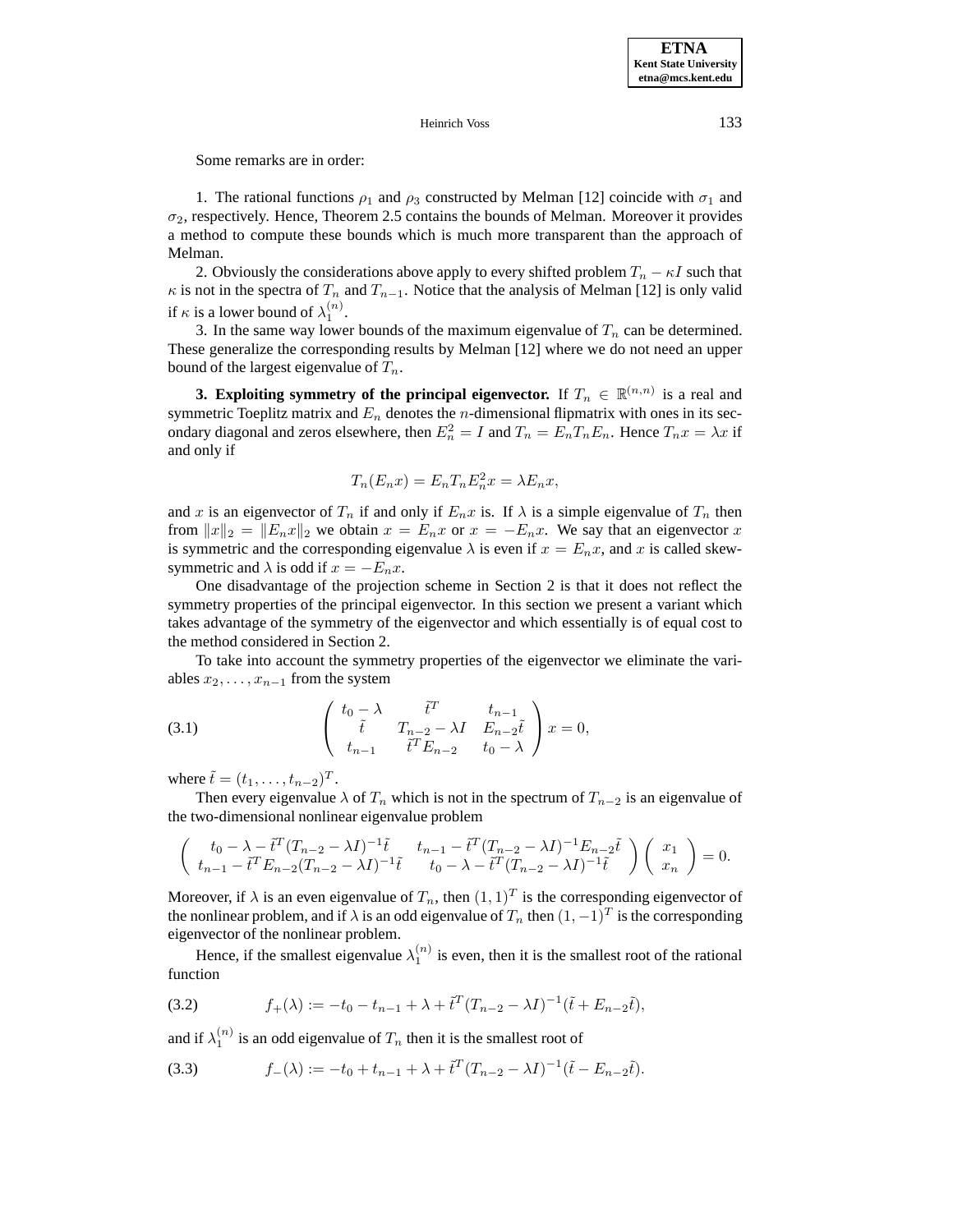| <b>ETNA</b>                  |  |  |  |
|------------------------------|--|--|--|
| <b>Kent State University</b> |  |  |  |
| etna@mcs.kent.edu            |  |  |  |

Analogously to the proofs given in Section 2, we obtain the following results for the odd and even secular equations.

THEOREM 3.1. Let  $T_n$  be a real symmetric Toeplitz matrix such that  $0$  is not in the  $spectrum of T_n$  and of  $T_{n-2}$ . Let  $t_{\pm} := \tilde{t} \pm E_{n-2}\tilde{t}$ , and let

$$
V_{\ell\pm} := span\{e_{\pm}, T_n^{-1}e_{\pm}, \dots, T_n^{-\ell}e_{\pm}\}
$$

*be the Krylov space of*  $T_n^{-1}$  *corresponding to the initial vector*  $e_{\pm} := (1, \ldots, \pm 1)^T$ *. Then* 

$$
\left\{ e_{\pm}, \left( \begin{array}{c} 0 \\ T_{n-2}^{-1}t_{\pm} \\ 0 \end{array} \right), \ldots, \left( \begin{array}{c} 0 \\ T_{n-2}^{-\ell}t_{\pm} \\ 0 \end{array} \right) \right\}
$$

*is a basis of*  $V_{\ell\pm}$ *.* 

*The projection of the eigenproblem*  $T_n x = \lambda x$  *onto*  $V_{\ell \pm}$  *can be written as* 

(3.4) 
$$
\tilde{B}_{\pm}y := \begin{pmatrix} t_0 \pm t_{n-1} & s_{\pm}^T \\ s_{\pm} & B_{\pm} \end{pmatrix} y = \lambda \begin{pmatrix} 1 & 0^T \\ 0 & C_{\pm} \end{pmatrix} y =: \tilde{C}_{\pm}y,
$$

*where*

$$
(3.5) B_{\pm} = \begin{pmatrix} \nu_{1}^{\pm} & \cdots & \nu_{\ell}^{\pm} \\ \vdots & \cdots & \vdots \\ \nu_{\ell}^{\pm} & \cdots & \nu_{2\ell-1}^{\pm} \end{pmatrix}, C_{\pm} = \begin{pmatrix} \nu_{2}^{\pm} & \cdots & \nu_{\ell+1}^{\pm} \\ \vdots & \cdots & \vdots \\ \nu_{\ell+1}^{\pm} & \cdots & \nu_{2\ell}^{\pm} \end{pmatrix}, s_{\pm} = \begin{pmatrix} \nu_{1}^{\pm} \\ \vdots \\ \nu_{\ell}^{\pm} \end{pmatrix},
$$

*and where*

(3.6) 
$$
\nu_j^{\pm} = 0.5 \tilde{t}_{\pm}^T T_{n-2}^{-j} \tilde{t}_{\pm} = (\tilde{t} \pm E_{n-2} \tilde{t})^T T_{n-2}^{-j} \tilde{t}.
$$

*The eigenvalues of the projected problem (3.4) which are not in the spectrum of the subpencil*  $B_{\pm}w = \lambda C_{\pm}w$  are the roots of the secular equation

(3.7) 
$$
g_{\pm}(\lambda) = -t_0 \mp t_{n-1} + \lambda + s_{\pm}^T (B_{\pm} - \lambda C_{\pm})^{-1} s_{\pm}
$$

$$
=: -t_0 \pm t_{n-1} + \lambda + \sigma_{\ell \pm}(\lambda) = 0.
$$

*Here,*  $\sigma_{\ell \pm}(\lambda)$  *is the*  $(\ell - 1, \ell)$ *-Padé approximation of the rational function* 

$$
\phi_{\pm}(\lambda) := \tilde{t}^T (T_{n-2} - \lambda I)^{-1} (\tilde{t} \pm E_{n-2} \tilde{t}).
$$

*Conversely, if*  $\tau_{\ell\pm}(\lambda)$  *denotes the*  $(\ell - 1, \ell)$ *-Padé approximation of*  $\phi_{\pm}(\lambda)$  *and*  $\mu_{1\pm}^{(\ell)}$  *is the smallest root of the rational function smallest root of the rational function*

$$
\lambda \mapsto t_0 \pm t_{n-1} - \lambda + \tau_{\ell \pm}(\lambda) = 0,
$$

*then*

$$
\lambda_1^{(n)} \le \min(\mu_{1+}^{(\ell+1)}, \mu_{1-}^{(\ell+1)}) \le \min(\mu_{1+}^{(\ell)}, \mu_{1-}^{(\ell)}).
$$

As in the prvious section, for  $\ell = 1$  and  $\ell = 2$  Theorem 3.1 contains the bounds which were already presented by Melman [12] using rational approximations of the even and odd secular equations (3.2) and (3.3).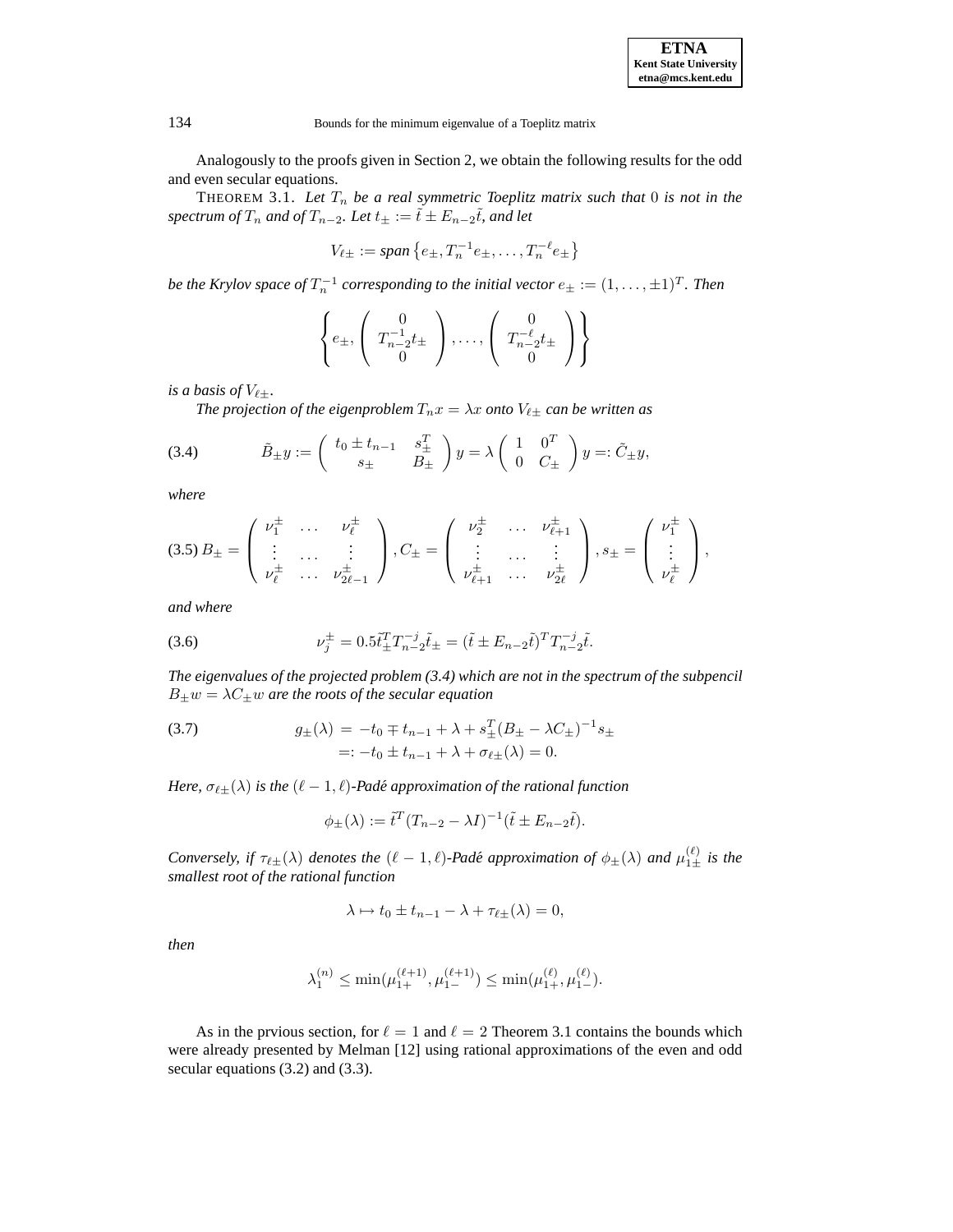**4. Numerical results.** To establish the projected eigenvalue problem (2.7) one has to compute expressions of the form

$$
\mu_j = t^T T_{n-1}^{-j} t, \quad j = 1, \dots, 2\ell.
$$

For  $\ell = 1$  the quantities  $\mu_1$  and  $\mu_2$  are obtained from the solution  $z^1$  of the Yule-Walker system  $T_{n-1}z^1 = -t$  which can be solved efficiently by Durbin's algorithm (see [6], p. 195) requiring  $2n^2$  flops. Once  $z^1$  is known  $\mu_1 = t^T z^1$  and  $\mu_2 = ||z^1||_2^2$ .<br>To increase the dimension of the projected problem by one we

To increase the dimension of the projected problem by one we have to solve the linear system

$$
(4.1) \t\t T_{n-1}z^{\ell+1} = z^{\ell},
$$

and we have to compute two scalar products  $\mu_{2\ell+1} = (z^{\ell+1})^T z^{\ell}$  and  $\mu_{2\ell+2} = ||z^{\ell+1}||_2^2$ .<br>System (4.1) can be solved efficiently in one of the following two ways. Durbini

System (4.1) can be solved efficiently in one of the following two ways. Durbin's algorithm for the Yule-Walker system supplies a decomposition  $LT_{n-1}L^T = D$  where L is a lower triangular matrix and  $D$  is a diagonal matrix. Hence, for every  $\ell$  the solution of equation (4.1) requires  $2n^2$  flops. This method for (4.1) is called Levinson-Durbin algorithm.

For large dimensions  $n$  equation (4.1) can be solved using the Gohberg-Semencul formula for the inverse  $T_{n-1}^{-1}$  (cf. [5])

(4.2) 
$$
T_{n-1}^{-1} = \frac{1}{1 - y^T t (1 : n - 2)} (GG^T - HH^T),
$$

where

$$
G := \left(\begin{array}{cccc} 1 & 0 & 0 & \dots & 0 \\ y_1 & 1 & 0 & \dots & 0 \\ y_2 & y_1 & 1 & \dots & 0 \\ \vdots & \vdots & \vdots & \ddots & \vdots \\ y_{n-2} & y_{n-3} & y_{n-4} & \dots & 1 \end{array}\right) \text{ and } H := \left(\begin{array}{cccc} 0 & 0 & 0 & \dots & 0 \\ y_{n-2} & 0 & 0 & \dots & 0 \\ y_{n-3} & y_{n-2} & 0 & \dots & 0 \\ \vdots & \vdots & \vdots & \ddots & \vdots \\ y_1 & y_2 & y_3 & \dots & 0 \end{array}\right)
$$

are Toeplitz matrices and y denotes the solution of the Yule-Walker system  $T_{n-2}y = t(1 :$  $n - 2$ ).

The advantages associated with equation (4.2) are at hand. Firstly, the representation of the inverse of  $T_{n-1}$  requires only n storage elements. Secondly, the matrices  $G, G^T$ , H and  $H<sup>T</sup>$  are Toeplitz matrices, and hence the solution  $T_{n-1}z^{\ell}$  can be calculated in only  $O(n \log n)$  flops using fast Fourier transform. Experiments show that when  $n > 512$  this approach is actually more efficient than the Levinson-Durbin algorithm.

In the method of Section 3 we also have to solve a Yule-Walker system  $T_{n-2}z^1 = \tilde{t}$  by<br>pin's algorithm, and increasing the dimension of the projected problem by one we have Durbin's algorithm, and increasing the dimension of the projected problem by one we have to solve one general system  $T_{n-2}z^{\ell+1} = z^{\ell}$  using the Levinson-Durbin algorithm or the Gohberg-Semencul formula. Moreover, two vector additions  $z^{\ell+1} \pm E_{n-2}z^{\ell+1}$  and 4 scalar products have to be determined, and 2 eigenvalue problems of very small dimensions have to be solved. To summarize, again  $2n^2 + O(n)$  flops are required to increase the dimension of the projected problem by one.

If the gap between the smallest eigenvalue  $\lambda_1^{(n)}$  and the second eigenvalue  $\lambda_2^{(n)}$  is large, the sequence of vectors  $z^{\ell}$ converges very fast to the principal eigenvector of  $T_n$ , and the matrix  $C$  becomes nearly singular. In three of 600 examples that we considered the matrix  $C$  even became (numerically) indefinite. However, in all of these examples the relative error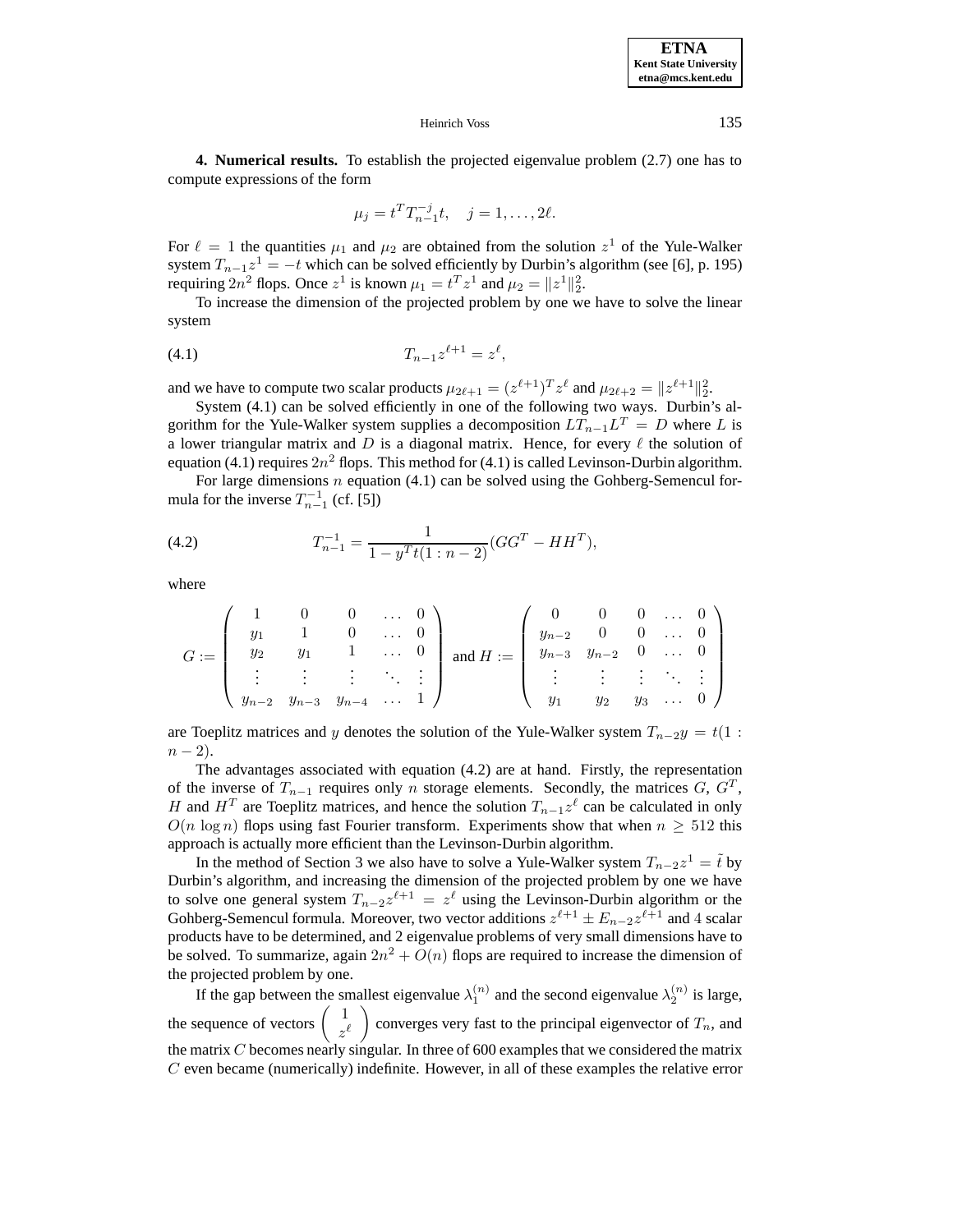TABLE 1. Average of relative errors; bounds of Section 2

| dim  | $\ell = 1$   | $\ell=2$     | $\ell = 3$   | $\ell = 4$   |
|------|--------------|--------------|--------------|--------------|
| 32   | $1.05 E + 0$ | 4.29 $E - 2$ | $8.38 E - 3$ | $1.82 E - 3$ |
| 64   | $1.64 E + 0$ | 6.41 $E - 2$ | $1.38 E - 2$ | $4.20 E - 3$ |
| 128  | $2.76 E + 0$ | 7.60 $E - 2$ | $1.88 E - 2$ | $5.09 E - 3$ |
| 256  | $5.03 E + 0$ | $9.25 E - 2$ | $1.78 E - 2$ | 6.20 $E-3$   |
| 512  | 7.51 $E + 0$ | 1.10 $E - 1$ | $2.47 E - 2$ | $6.80 E - 3$ |
| 1024 | $1.65 E + 1$ | $1.05 E - 1$ | $2.43 E - 2$ | $6.60 E - 3$ |

TABLE 2. Average of relative errors; bounds of Section 3

| dim  | $\ell=1$     | $\ell=2$                                    | $\ell = 3$                                 | $\ell = 4$   |
|------|--------------|---------------------------------------------|--------------------------------------------|--------------|
| 32   | $5.18 E - 1$ | $18.33 E - 3$   $8.54 E - 4$   $3.20 E - 5$ |                                            |              |
| 64   | $9.39 E - 1$ |                                             | $2.30 E - 2$   $1.25 E - 3$   $3.65 E - 4$ |              |
| 128  | $1.79 E + 0$ |                                             | $2.40 E - 2$   1.61 $E - 3$   6.41 $E - 5$ |              |
| 256  | $3.27 E + 0$ |                                             | $4.25 E - 2$   $4.58 E - 3$   $7.15 E - 4$ |              |
| 512  | $5.11 E + 0$ | 5.43 $E - 2$                                | 4.19 $E-3$   8.77 $E-4$                    |              |
| 1024 | 1.11 $E + 1$ | 5.45 $E - 2$ 1                              | $4.81 E - 3$                               | 7.42 $E - 4$ |

of the eigenvalue approximation of the previous step was already  $10^{-8}$ . We postpone the discussion of a stable version of the projection methods in Sections 2 and 3 to a forthcoming paper.

**Example** To test the bounds we considered the following class of Toeplitz matrices

$$
(4.3) \t\t T = m \sum_{k=1}^{n} \eta_k T_{2\pi \theta_k}
$$

where m is chosen such that the diagonal of T is normalized to  $t_0 = 1$ ,  $T_{\theta} = (T_{ij})$  $(cos(\theta(i-j)))$ , and  $\eta_k$  and  $\theta_k$  are uniformly distributed random numbers in the interval [0, 1] (cf. Cybenko and Van Loan [2]).

Table 1 contains the average of the relative errors of the bounds of Section 2 in 100 test problems for each of the dimensions  $n = 32, 64, 128, 256, 512$  and 1024. Table 2 shows the corresponding results for the bounds of Section 3. In both tables the first two columns contain the relative errors of the bounds given by Melman. The experiments clearly show that exploiting symmetry of the principal eigenvector leads to significant improvements of the bounds.

The mean values of the relative errors do not reflect the quality of the bounds. Large bounds are taken into account with a much larger weight than small ones. To demonstrate the average number of correct leading digits of the bounds in Table 3 and Table 4 we present the mean values of the common logarithms of the relative errors. In parenthesis we added the standard deviations.

**Acknowledgement** Thanks are due to Wolfgang Mackens for stimulating discussions.

#### REFERENCES

- [1] D. BRAESS, *Nonlinear Approximation Theory*, Springer Verlag, Berlin, 1986.
- [2] G. CYBENKO AND C. VAN LOAN, *Computing the minimum eigenvalue of a symmetric positive definite Toeplitz matrix*, SIAM J. Sci. Stat. Comput., 7 (1986), pp. 123–131.
- [3] A. DEMBO, *Bounds on the extreme eigenvalues of positive definite Toeplitz matrices*, IEEE Trans. Inform. Theory, 34 (1988), pp. 352–355.
- [4] J. J. DONGARRA AND D. C. SORENSEN, *A fully parallel algorithm for the symmetric eigenvalue problem*, SIAM J. Sci. Stat. Comput, 8 (1987), pp. s139–s154.